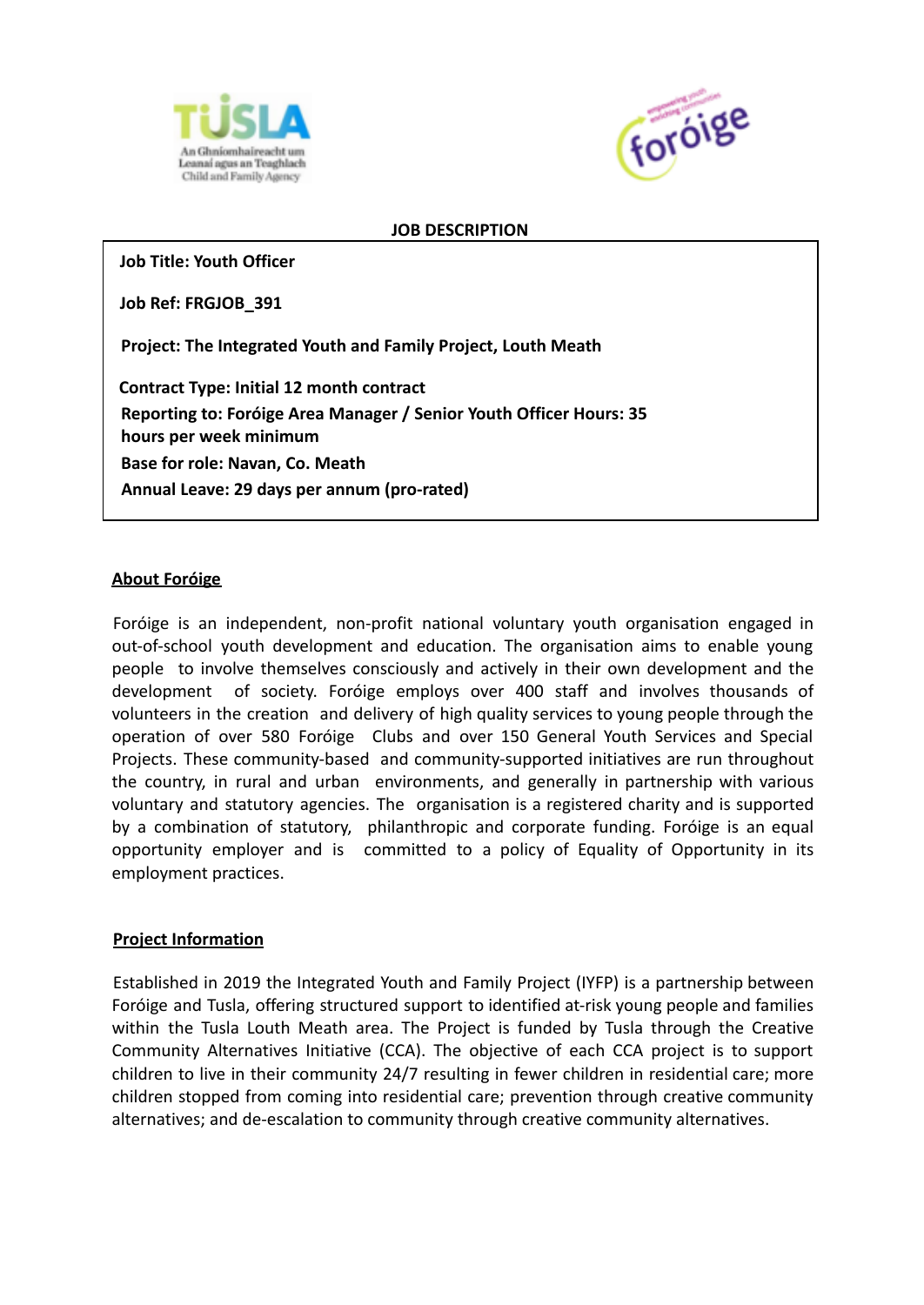The Project offers a structured support to identified, at-risk young people and from time to time their families. The Project provides specialist intervention and support services to: 1.) Identified young people, who are at risk of reception into care.

- 2.) Young people who are in foster care and approaching disengagement.
- 3.) Young people with identified additional needs or levels of risk.
- 4.) Parents and siblings of those engaged.

The project aims to meet a clearly identified need to respond in a comprehensive, holistic way to the needs of vulnerable young people and their families. Interventions that will be delivered are experiential, developmental, resilience building programmes designed to promote positive coping capacities and self-care in the face of stressful and difficult circumstances.

Programmes range from one to one and group programmes with young people to parenting and whole family support with a view to increased integration of the young person and family into the community. The project operates from a strengths based perspective. Young people are referred to the Project by a Tusla Oversight Group.

The IYFP consists of 1 Senior Youth Officer and 5 Youth Officers with a catchment area of Louth and Meath.

This project aims to enable young people and their families to address a wide range of issues, which are prevalent for them, and to increase their capacity in achieving their full potential in life. Specifically the project works:

- To provide specialised developmental programmes and outreach services to help young people learn new skills to deal with the difficult issues they face in their lives in constructive and resourceful ways.
- To facilitate direct interventions for targeted young people and their families, which are needs and strengths led that will enable them to develop their capacity and inner strength to reconnect and integrate into their community.
- To implement a range of programmes that will enable participants to develop interpersonal skills to deal with their emotions and difficult experiences.
- To enable participants to actively identify and generate solutions to their current adverse life circumstances.

To provide an integrated response to the needs of vulnerable young people and their families in the context of achieving better outcomes for the young person. To aid the development of participants knowledge, skills and attitudes which will enhance their self-confidence and promote empathy with the ideas, attitudes and feelings of others.

To work with existing services to ensure that the best possible service is provided to respond positively to the needs of young people and their families.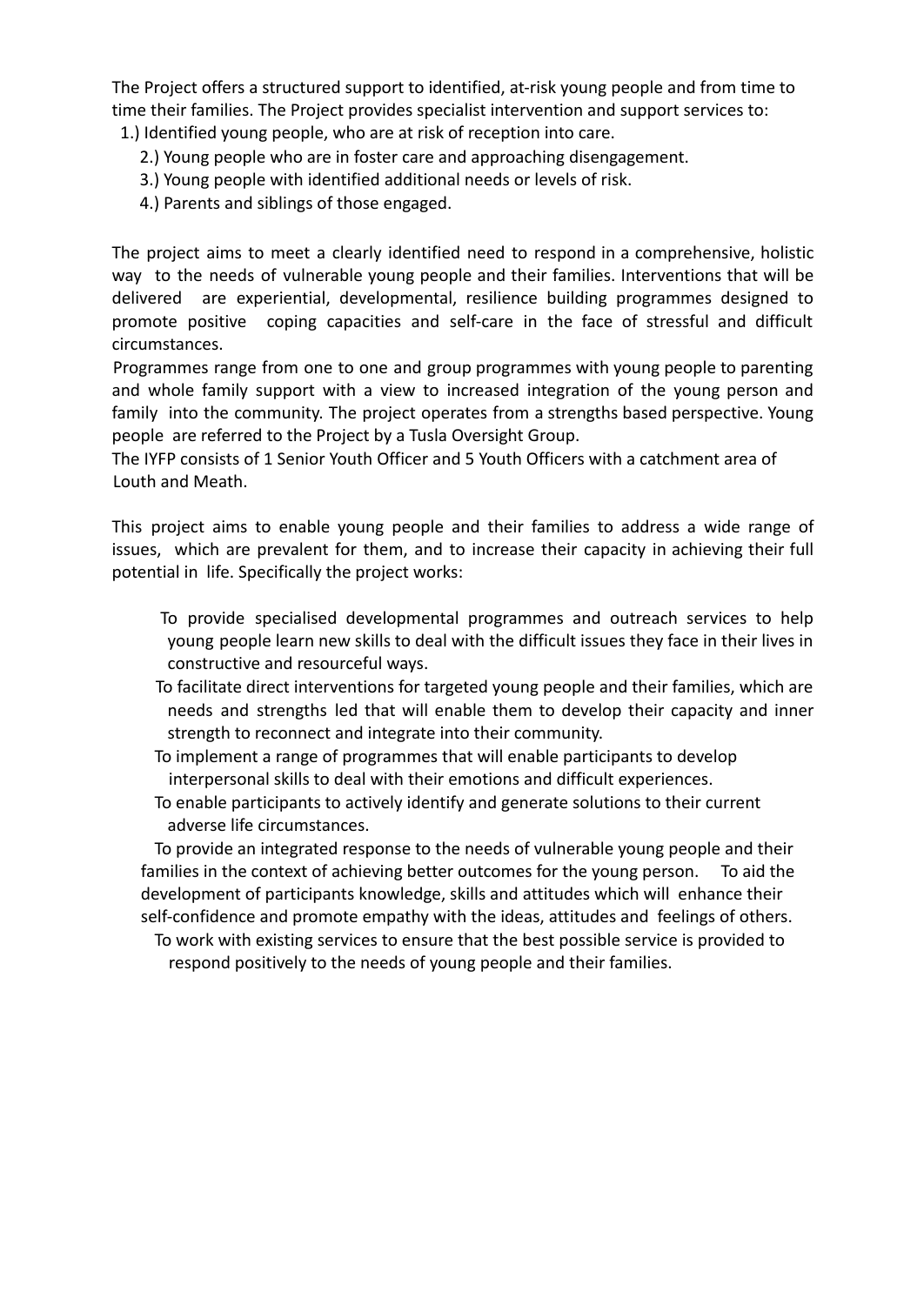## **Key Responsibilities**

The successful candidate will be given a contract of employment by Foróige, It must be understood however, that if the position becomes redundant at any time during the period of the contract or if the funding for the post is discontinued or a post holder fails to perform satisfactorily, employment may be terminated.

The duties of the Youth Officer in carrying out any functions which may be involved in or arise out of the appointment, shall be notified by the Foróige Area Manager, the Board of Foróige and/or its Chief Executive or nominee. These duties will include, but are not limited to:

- ∙ Working in partnership with Tusla's Creative Community Alternatives Governance Group and with the Foróige Senior Youth Officer, identifying and responding effectively to the needs of the young person at high risk.
- ∙ Building and maintaining effective working relationships with key stakeholders in the community.
- ∙ Designing and engaging young people in intensive one to one and group work programmes as well as parenting and whole family support.
- ∙ Enlisting the support of parents/guardians, family members and others to enable them to engage effectively with the young person in youth development programmes and activities and enabling them to engage effectively with the young person in supporting behaviour change.
- ∙ Working with the young person individually in order to facilitate integration into the community with a view to exploring alternative hobbies and interests to enable the young person to develop in the areas of personal effectiveness, self-esteem, confidence, social competence, character development and educational achievement.
- ∙ Engaging effectively with parents/guardians and other family members to support them in their own role with the young person.

∙ Developing planned crisis intervention responses for young people referred to the project. ∙ Enabling the young person to explore the range of options available to them particularly with regard to education/training and or/employment.

∙ Attending case conferences, regular reviews and meetings with Tusla personnel. ∙ Assisting the young person and family to access appropriate community resources and services, i.e. provide information and support and/ or referral to relevant agencies.  $\cdot$ Enabling and empowering the young person to fully participate in their own development and that of their community.

∙ Reporting to the Foróige Senior Youth Officer (Direct line supervisor) or nominee as necessary and complete relevant Foróige administration and reporting relating to the role. ∙ Any such other relevant requirements as the Area Manager, Board of Foróige and/or the Chief Executive or the nominee of the Chief Executive shall deem necessary for the effective implementation of Foróige's policy and programmes.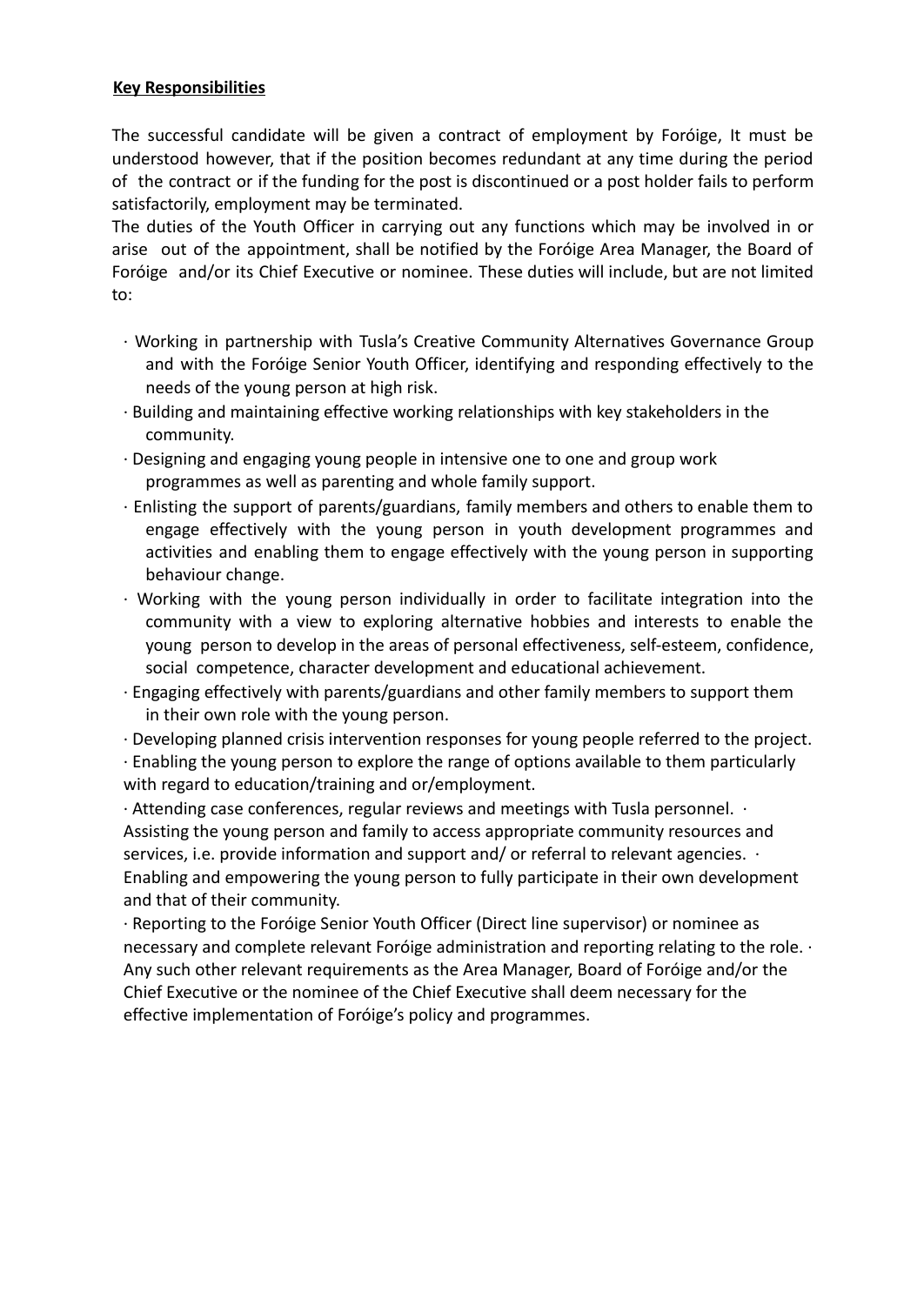## **Professional Qualifications and Experience**

- *(E) = Essential, (D) = Desirable*
- ∙ Education to Degree standard in a relevant discipline. **(E)**
- ∙ Up to three years of relevant experience of working with young people experiencing adversity and in planning interventions in order to achieve the best possible outcomes for the young person and their family. **(E)**
- ∙ Experience in working with families and parents, facilitating parenting and whole family programmes. **(D)**
- ∙ Demonstrable knowledge and understanding of Foróige's philosophy and approach to youth work and engaging young people and families. **(E)**
- ∙ Ability to work in an efficient manner. **(E)**
- ∙ Car owner with full driving licence. **(E)**
- ∙ A good knowledge and understanding of Tusla's National Policy Framework for Children and Young People, Tusla's National Service Delivery Framework including Tusla's National Practice Model for Children and Young people. **(E)**
- ∙ Knowledge of other youth, community and family support projects in the County. **(D)**

# **Person Specification** (all **Essential** requirements)

- ∙ Good interpersonal skills, including ability to liaise with a wide range of contacts and build and maintain effective working relationships.
- ∙ Excellent standards of accuracy and attention to detail.
- ∙ Ability to be proactive, use your own initiative and work effectively within a pressurised environment.
- ∙ Positive and flexible approach to team working.
- ∙ Good written communications skills, including ability to draft summary information and correspondence.
- ∙ Computer literate.
- ∙ Flexibility with working hours and travel are required.

# **Requirements of All Foróige Staff** (all **Essential** requirements)

- ∙ Commitment to the purpose of Foróige and to work within the values, policies and procedures of the organisation.
- ∙ To act consistently in a professional manner at all times.

∙ To participate in regular supervision with your immediate line supervisor. ∙ Flexibility in relation to hours of work to meet the needs of the work. Work during unsocial hours will be required.